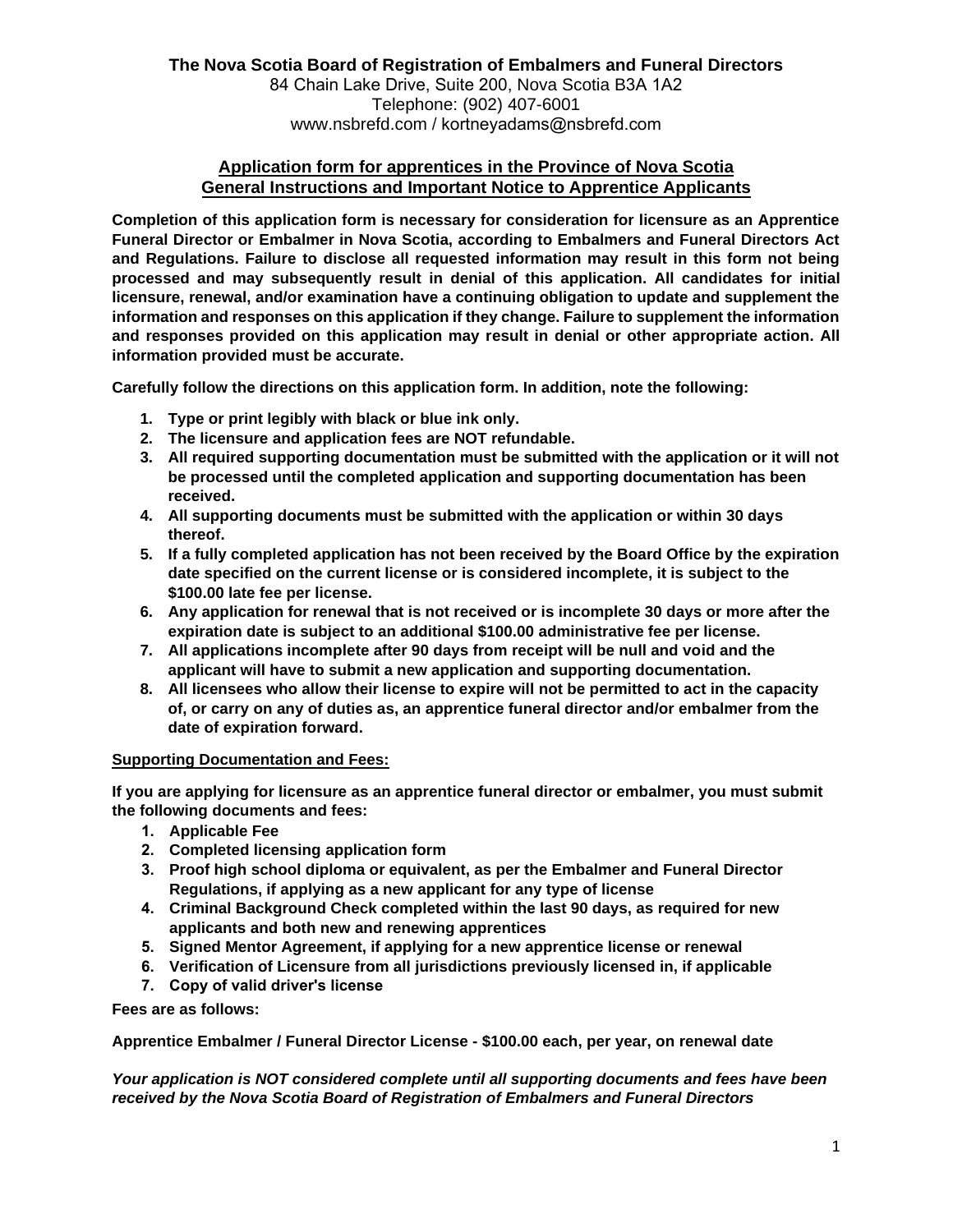## **PART I. APPLICANT IDENTIFYING INFORMATION:**

| <b>First Name</b>                                                                                                                                                                                               | Middle Name | Last Name             | <b>Suffix</b>      |  |
|-----------------------------------------------------------------------------------------------------------------------------------------------------------------------------------------------------------------|-------------|-----------------------|--------------------|--|
|                                                                                                                                                                                                                 |             |                       |                    |  |
| Address of applicant, including postal code, City, Province, Postal Code:                                                                                                                                       |             |                       |                    |  |
| <b>Street Address:</b>                                                                                                                                                                                          | City:       | Province:             | <b>Postal Code</b> |  |
| Mailing Address (if different from above):<br><b>Street Address:</b>                                                                                                                                            | City:       | Province:             | Postal Code:       |  |
| Home Phone: _____________________                                                                                                                                                                               |             |                       |                    |  |
| Cell Phone: _______________________                                                                                                                                                                             |             |                       |                    |  |
| Identify any maiden name, surname, or any other names or aliases you have been known by or<br>Are you currently employed at a funeral home, crematorium, or related facility?<br>Name of funeral home/facility: |             |                       |                    |  |
| Address:                                                                                                                                                                                                        |             |                       |                    |  |
| Phone number: ____________________                                                                                                                                                                              |             |                       |                    |  |
|                                                                                                                                                                                                                 |             |                       |                    |  |
| Has your employer/employment situation changed in the last 12 months? ______ Yes ______ No<br>If yes, please indicate your previous employer: _                                                                 |             |                       |                    |  |
| <b>Apprentice Funeral Director</b>                                                                                                                                                                              |             | Renewal Fee: \$100.00 |                    |  |
| Apprentice Embalmer                                                                                                                                                                                             |             | Renewal Fee: \$100.00 |                    |  |
| <b>Total Fees Submitted</b>                                                                                                                                                                                     |             |                       |                    |  |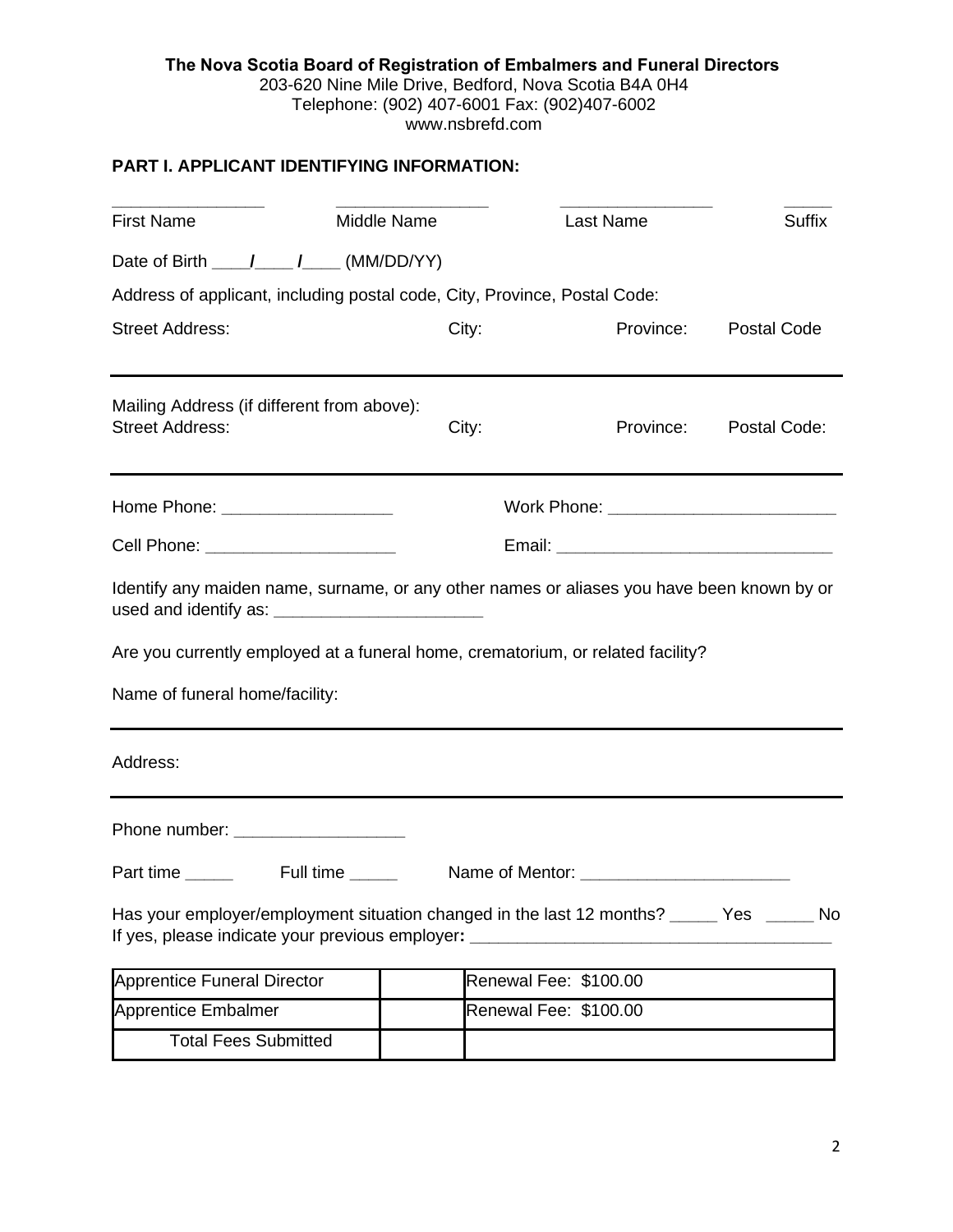#### **The Nova Scotia Board of Registration of Embalmers and Funeral Directors**  84 Chain Lake Drive, Suite 200, Nova Scotia B3A 1A2 Telephone: (902) 407-6001 www.nsbrefd.com / kortneyadams@nsbrefd.com

## **PART II. EDUCATION:**

| List educational institution attended that satisfies educational requirements for licensure. |  |  |  |  |
|----------------------------------------------------------------------------------------------|--|--|--|--|
| Funeral Service School currently enrolled at: __________________________________             |  |  |  |  |
|                                                                                              |  |  |  |  |
|                                                                                              |  |  |  |  |
|                                                                                              |  |  |  |  |
| Any previous apprenticeship participation in another province ____ YES ____ NO               |  |  |  |  |
| If yes, which province? __________                                                           |  |  |  |  |
|                                                                                              |  |  |  |  |
|                                                                                              |  |  |  |  |
|                                                                                              |  |  |  |  |
|                                                                                              |  |  |  |  |

## **PART III. WORK HISTORY (OPTIONAL)**:

List all your most recent employer. If you have never been employed, insert "N/A" for Not Applicable.

| Employer: | Job Title: | Address:                           | Dates of Employment: |
|-----------|------------|------------------------------------|----------------------|
|           |            |                                    |                      |
|           |            |                                    | To                   |
|           |            |                                    |                      |
|           |            | Province: ______                   |                      |
|           |            | Postal Code: National Postal Code: |                      |
|           |            |                                    |                      |

## **PART V. PAST DISCIPLINARY ACTION:** (Please **initial** next to Yes or No for each)

Have you ever had a license revoked or suspended, been fined, placed on probation, reprimanded, or otherwise disciplined by any regulatory authority in this province or any other province, territory or jurisdiction? YES \_\_\_\_ NO \_\_\_\_

Do you have any actions pending? YES \_\_\_\_ NO \_\_\_\_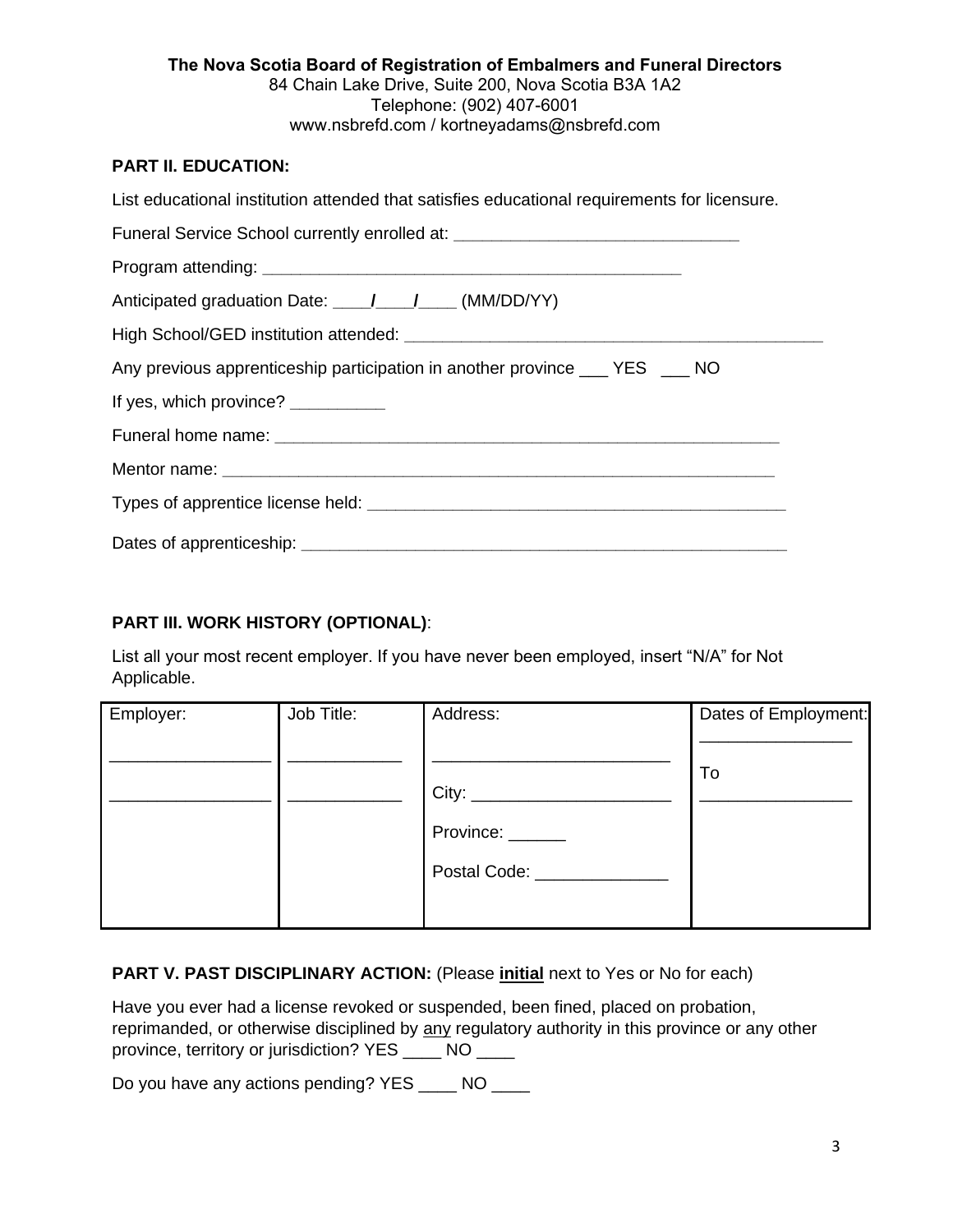# **The Nova Scotia Board of Registration of Embalmers and Funeral Directors**

84 Chain Lake Drive, Suite 200, Nova Scotia B3A 1A2 Telephone: (902) 407-6001 www.nsbrefd.com / kortneyadams@nsbrefd.com

Have you ever voluntarily relinquished or surrendered a professional license while under investigation, or during a disciplinary proceeding against you or the license?

YES NO

Have you ever had any licensing application to practice in the funeral profession denied?

 $YES$   $NO$   $10$ 

# **PART VI. CRIMINAL HISTORY Please initial next to Yes or No for each.**

Have you ever been convicted of a crime in the Province of Nova Scotia or any other province or country, or are criminal charges currently pending against you? **(A criminal record must be submitted with this application)** 

YES NO

# **PART VII. CERTIFYING STATEMENT**

I hereby certify that I have read this application in its entirety. The responses and attached materials I have provided are true and accurate to the best of my knowledge. I further certify that I will at all times comply with all applicable provincial laws, Acts and Regulations, as well as all professional policies and guidelines governing the license I am seeking to obtain. I have reviewed the following policies and legislation (please **initial** each item below to confirm you are aware of the Acts, Regulations, and policies which govern the funeral profession in Nova Scotia):

- \_\_\_\_\_ *Embalmers and Funeral Directors Act* for Nova Scotia
- **\_\_\_\_\_** Embalmers and Funeral Directors Regulations for Nova Scotia
- \_\_\_\_\_ *Cemetery and Funeral Services Act* for Nova Scotia
- **Cemetery and Funeral Services Regulations for Nova Scotia**
- \_\_\_\_\_ *[Anatomy Act](https://nslegislature.ca/sites/default/files/legc/statutes/anatomy.htm)*
- **\_\_\_\_\_** Operators of Crematoria Regulations
- \_\_\_\_\_ *[Fatality Investigations Act](https://nslegislature.ca/legc/bills/58th_2nd/3rd_read/b092.htm)*
- \_\_\_\_\_ *[Health Protection Act](https://nslegislature.ca/legc/bills/59th_1st/3rd_read/b026.htm)*
- **\_\_\_\_\_\_** Transportation of the Dead Regulations
- \_\_\_\_\_ *[Vital Statistics Act](https://nslegislature.ca/sites/default/files/legc/statutes/vital%20statistics.pdf)*
- \_\_\_\_\_ [Vital Statistics Regulations](https://nslegislature.ca/sites/default/files/legc/statutes/vital%20statistics.pdf)